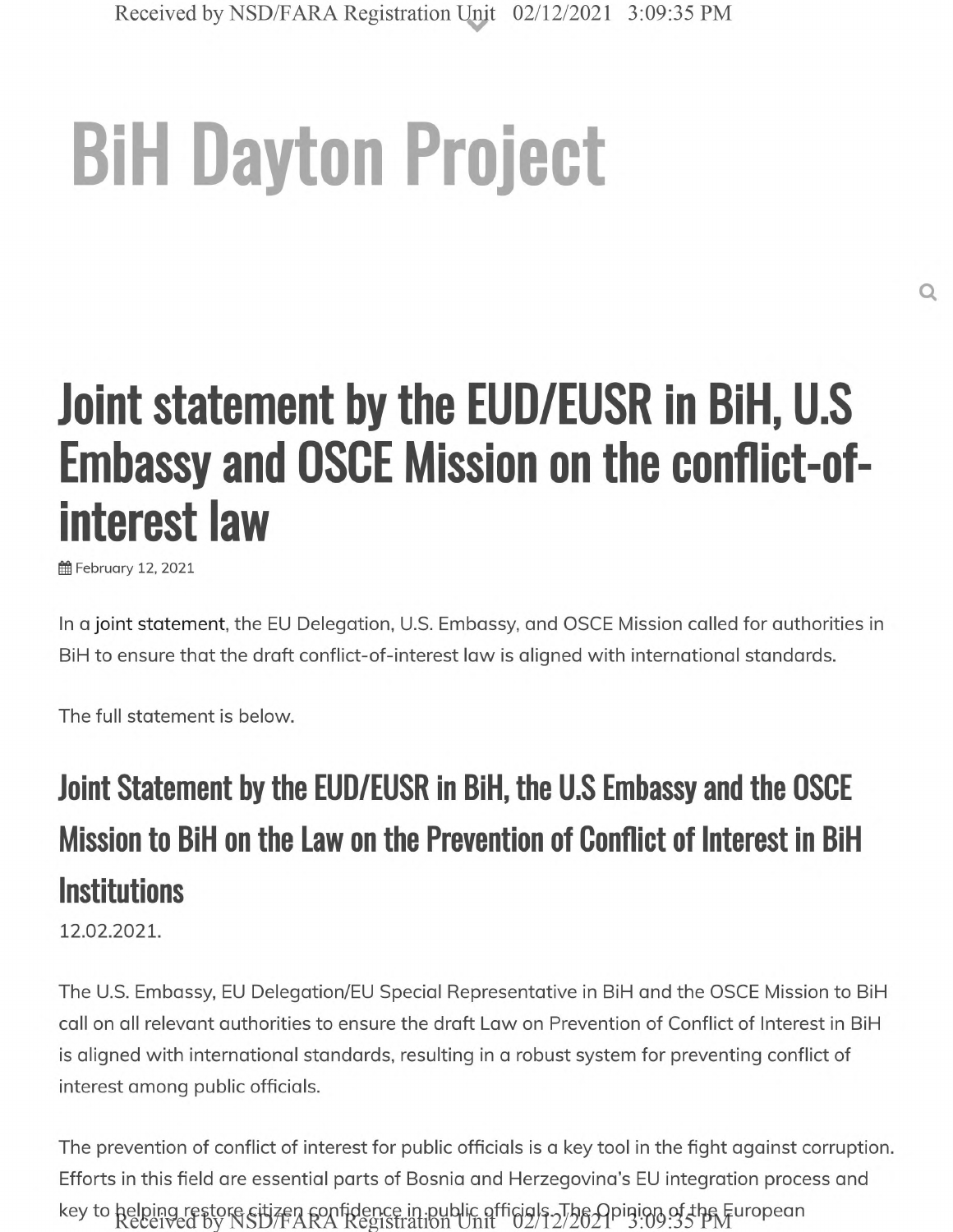CommRsicon vorthy opplication of Bagistration denibership 2 and y states that who ption and implementation of legislation on the prevention of conflict of interest in line with international standards and GRECO recommendations is one of the 14 key priorities for BiH.

The BiH Ministry of Justice was tasked by the BiH House of Representatives in January 2020 with producing draft conflict of interest legislation to submit to the Council of Ministers within 90 days. The deadline has long expired.

The draft Law on Prevention of Conflict of Interest in BiH Institutions that the Ministry of Justice submitted for public consultation in December 2020 would do little to improve the mechanisms for preventing conflict of interest. It does not meet international standards and does not implement GRECO recommendations necessary to prevent corruption. Concerted efforts to draft a law lacking strong provisions indicates a lack of willingness by political actors to make the system of prevention of conflict of interest operational.

The U.S. Embassy, EU Delegation/Special Representative and OSCE Mission in BiH have repeatedly underlined the urgent need for reform, and further delay in the adoption of this important law can only be interpreted as failure to move forward on one the 14 key priorities. The adoption of this law is non-negotiable.

Progress is key not only to BiH's advancement on its EU path, but also to beginning to restore citizens trust in public officials and institutions and in the belief that public officials work not for themselves, but for the benefit of the country and its citizens.

« Council of Europe officials coming to BiH to discuss 'Sejdic-Finci' verdict - FENA/N1

EU's Sattler: Matter of BiH-Europol cooperation solved through compromise - N1 »

#### **RELATED POSTS**

Received by NSD/FARA Registration Unit 02/12/2021 3:09:35 PM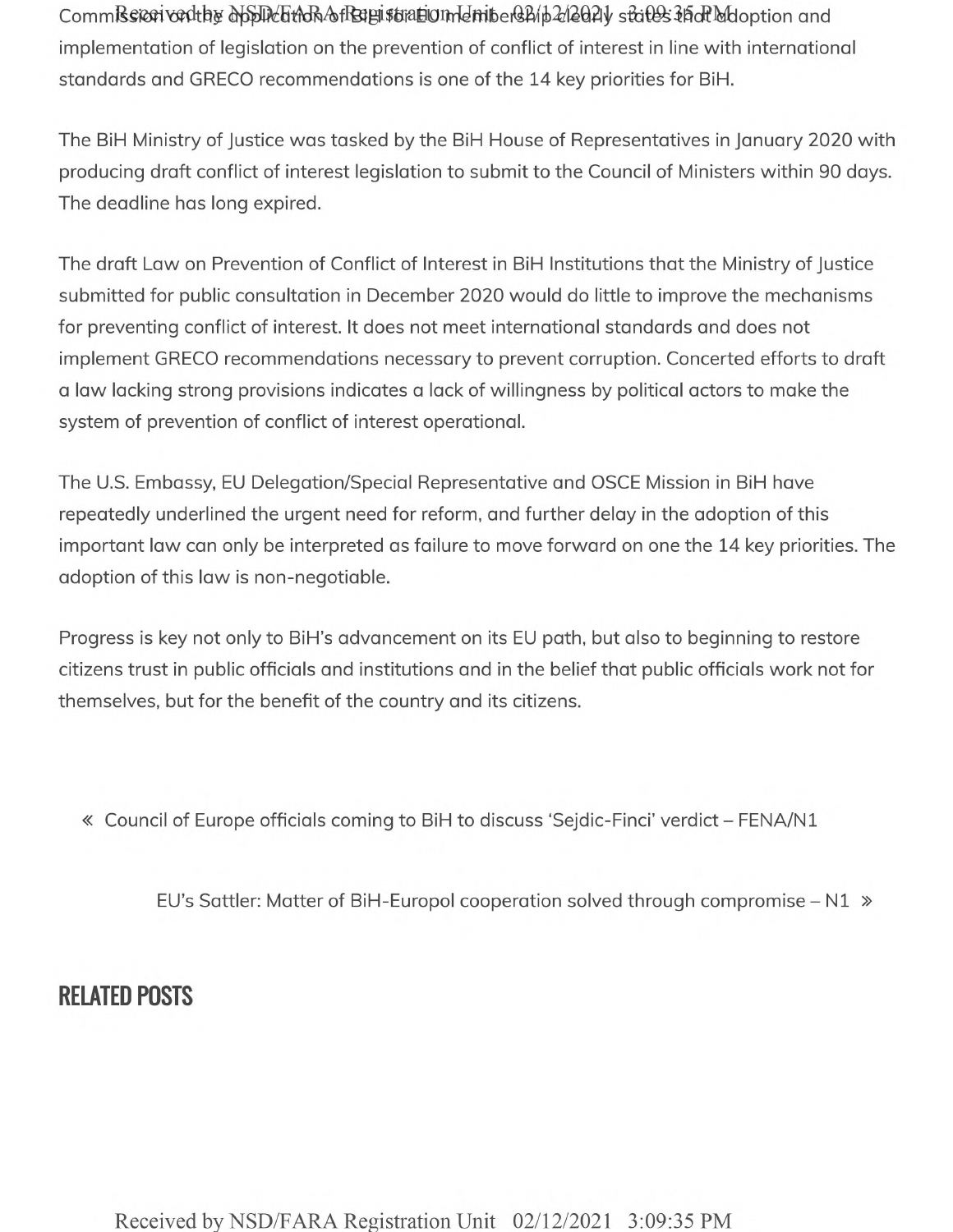

**Croatia's FM rejects diplomatic note from Bosnia's FM on economic zone - HINA 曲 February 12, 2021** 



**EU's Sattler: Matter of BiH-Europol cooperation solved through compromise - N1 曲 February 12, 2021** 



**Council of Europe officials coming to BiH to discuss 'Sejdic-Finci' verdict - FENA/N1 曾February 11, 2021** 

Received by NSD/FARA Registration Unit 02/12/2021 3:09:35 PM